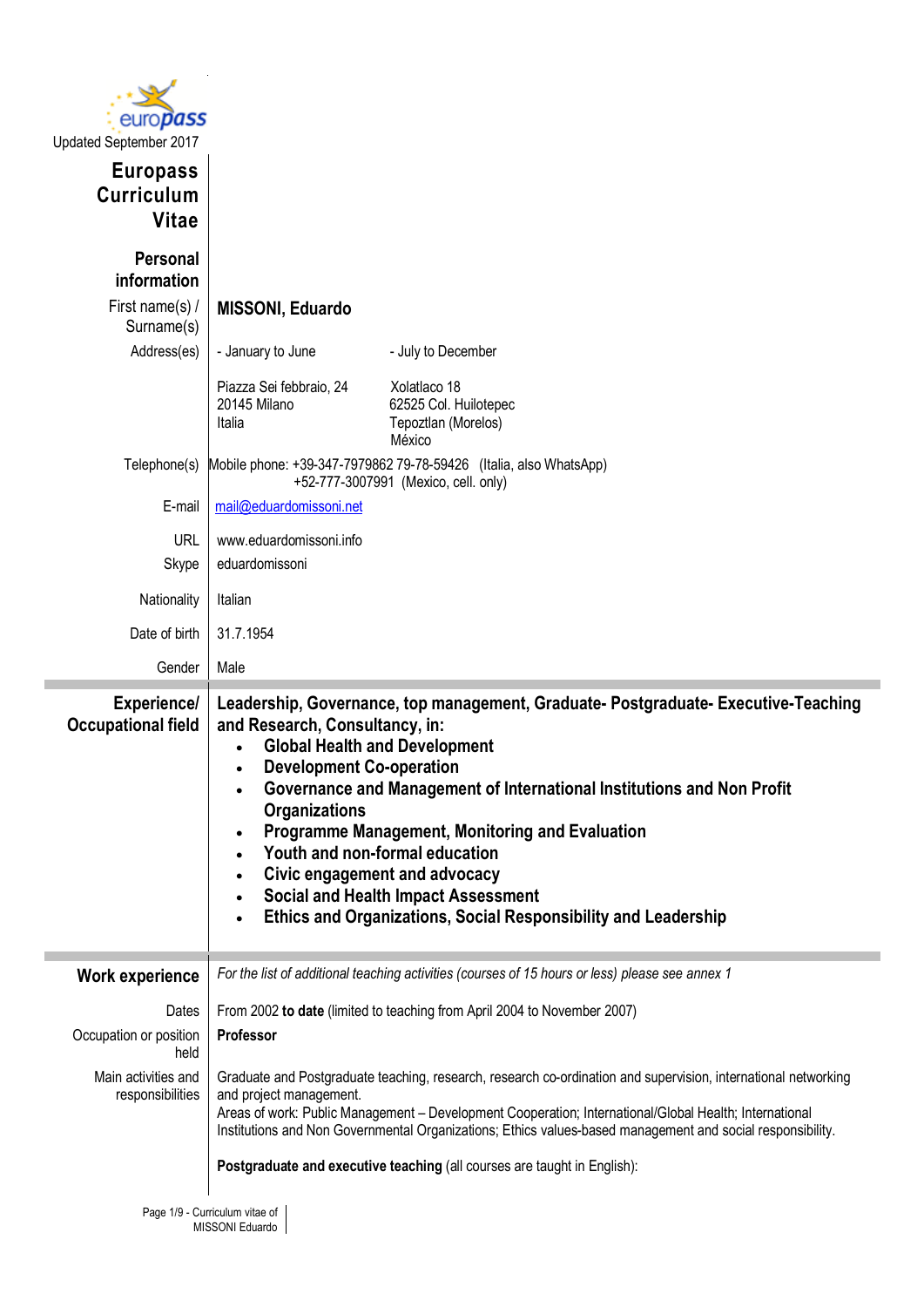|                                         | Master of International Health Care Management, Economics and Policy (MIHMEP)<br>$\bullet$<br>Coordinator of the specialization in "Global Health & Development"<br>Course director "Global Strategies for Health" (since 2002);<br>$\circ$<br>Course director "Policy and Management in Developing Countries" (2002-2004).<br>$\circ$<br><b>Master of Public Management (MPM)</b><br>$\bullet$<br>"Management of International NGOs" (2010-2014).<br>"Resource Mobilization" (2010-2014)<br>$\circ$<br>Executive Master in Management of International Organizations (EMMIO) (since 2015)<br>$\bullet$<br>"The Organization's profile (Communication, Resource mobilization and Stakeholders Management)"<br>Master of Science in Management of Governmental and International Organizations (GIO) (previously<br>$\bullet$<br>Public Administration and International Institutions (CLAPI)<br>"Management of International Institutions and Non Governmental Organizations" (since 2009) (Course<br>Director).<br>Master of Science in Law.<br>"Non-Profit Law and management" (2009-2015)<br>Undergraduate teaching (all courses are taught in English):<br>"Economy and Management of non-profit organisations" (2009)<br>"Global Health and Development" (2010-2012)<br><b>Research</b><br>Coordinator - Global Health and Development - Centre for Research on Health and Social Care Management<br>(CERGAS)<br><b>International Representation and networking</b> |
|-----------------------------------------|--------------------------------------------------------------------------------------------------------------------------------------------------------------------------------------------------------------------------------------------------------------------------------------------------------------------------------------------------------------------------------------------------------------------------------------------------------------------------------------------------------------------------------------------------------------------------------------------------------------------------------------------------------------------------------------------------------------------------------------------------------------------------------------------------------------------------------------------------------------------------------------------------------------------------------------------------------------------------------------------------------------------------------------------------------------------------------------------------------------------------------------------------------------------------------------------------------------------------------------------------------------------------------------------------------------------------------------------------------------------------------------------------------------------------------------------------------------------------|
|                                         | Rector's delegate for Development Cooperation Issues (since 2009)<br>Represented SDA Bocconi Postgraduate School of Management in the GBSN (Global Business School Network)<br>$(2009 - 2010)$                                                                                                                                                                                                                                                                                                                                                                                                                                                                                                                                                                                                                                                                                                                                                                                                                                                                                                                                                                                                                                                                                                                                                                                                                                                                           |
| Name and address of<br>employer         | University "Luigi Bocconi"<br>SDA Bocconi Postgraduate School of Management<br>and<br>Department of Policy Analysis and Public Management<br>via Sarfatti 25<br>20136 Milano<br>Italy                                                                                                                                                                                                                                                                                                                                                                                                                                                                                                                                                                                                                                                                                                                                                                                                                                                                                                                                                                                                                                                                                                                                                                                                                                                                                    |
| Type of business or<br>sector           | Higher Education and Research                                                                                                                                                                                                                                                                                                                                                                                                                                                                                                                                                                                                                                                                                                                                                                                                                                                                                                                                                                                                                                                                                                                                                                                                                                                                                                                                                                                                                                            |
| Dates                                   | From 2014 to date                                                                                                                                                                                                                                                                                                                                                                                                                                                                                                                                                                                                                                                                                                                                                                                                                                                                                                                                                                                                                                                                                                                                                                                                                                                                                                                                                                                                                                                        |
| Occupation or position<br>held          | Professor                                                                                                                                                                                                                                                                                                                                                                                                                                                                                                                                                                                                                                                                                                                                                                                                                                                                                                                                                                                                                                                                                                                                                                                                                                                                                                                                                                                                                                                                |
| Main activities and<br>responsibilities | Postgraduate teaching (all courses are taught in English):<br><b>Master of International Relations (MIR)</b><br>Course on "Management of International Institutions and NGOs"<br>$\circ$<br>Course on "Global Policies and Governance for Health"<br>$\circ$<br><b>MSc Thesis and PhD Supervision</b><br>$\bullet$<br><b>Graduate teaching</b><br><b>Bachelor in International Relations</b>                                                                                                                                                                                                                                                                                                                                                                                                                                                                                                                                                                                                                                                                                                                                                                                                                                                                                                                                                                                                                                                                             |
|                                         | Course on "Management of International Institutions and NGOs" (since 2017)                                                                                                                                                                                                                                                                                                                                                                                                                                                                                                                                                                                                                                                                                                                                                                                                                                                                                                                                                                                                                                                                                                                                                                                                                                                                                                                                                                                               |
| Name and address of<br>employer         | Geneva School of Diplomacy.<br>Château de Penthes<br>18, Chemin de l'Impératrice<br>CH-1292 Pregny/Geneva                                                                                                                                                                                                                                                                                                                                                                                                                                                                                                                                                                                                                                                                                                                                                                                                                                                                                                                                                                                                                                                                                                                                                                                                                                                                                                                                                                |
|                                         | Page 2/9 - Curriculum vitae of<br>MISSONI Eduardo                                                                                                                                                                                                                                                                                                                                                                                                                                                                                                                                                                                                                                                                                                                                                                                                                                                                                                                                                                                                                                                                                                                                                                                                                                                                                                                                                                                                                        |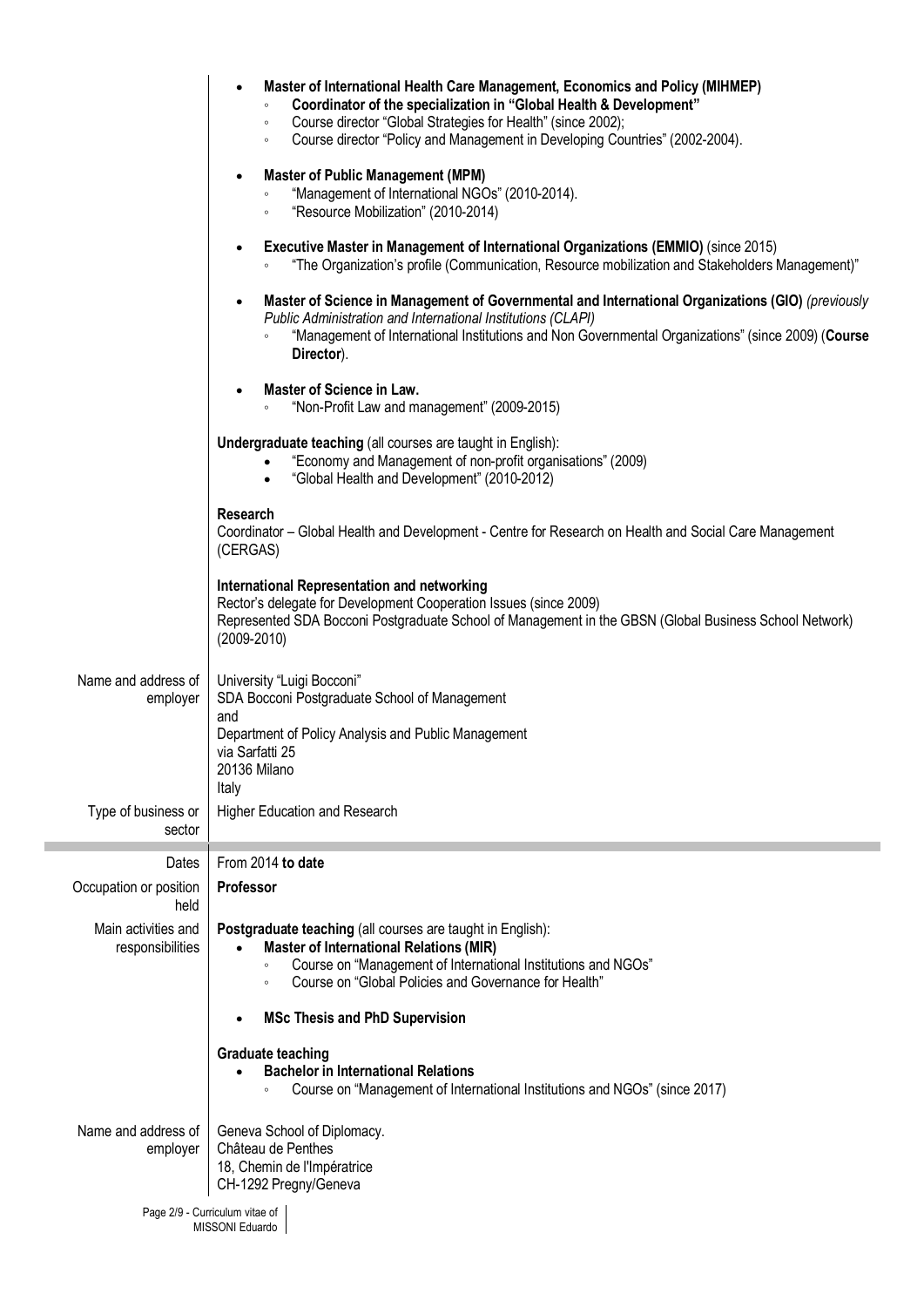|                                                     | Switzerland                                                                                                                                                                           |  |  |  |  |
|-----------------------------------------------------|---------------------------------------------------------------------------------------------------------------------------------------------------------------------------------------|--|--|--|--|
| Type of business or                                 | <b>Higher Education</b>                                                                                                                                                               |  |  |  |  |
| sector                                              |                                                                                                                                                                                       |  |  |  |  |
| Dates                                               | 2015-2016                                                                                                                                                                             |  |  |  |  |
| Occupation or position<br>held                      | <b>Consultant</b>                                                                                                                                                                     |  |  |  |  |
| Main activities and<br>responsibilities             | Study of organizational assets of the new Italian development agency (2015)<br>Study on The Global Alliance on Vaccines and Immunizations (GAVI) and the Italian Contribution (2016)  |  |  |  |  |
| Name and address of<br>employer                     | Actionaid International Italia Onlus<br>Via Alserio 22,<br>20159 Milano<br>Italy                                                                                                      |  |  |  |  |
| Type of business or<br>sector                       | <b>Development Cooperation</b>                                                                                                                                                        |  |  |  |  |
| Date                                                | From 2014 to date                                                                                                                                                                     |  |  |  |  |
| Occupation or position<br>held                      | <b>Consultant</b>                                                                                                                                                                     |  |  |  |  |
| Main activities and<br>responsbilities              | Multiple consultancies for Health and Social Impact Assessment of Industrial Projects in multiple countries                                                                           |  |  |  |  |
| Name and address of<br>employers                    | <b>AMEC Foster Wheeler</b><br>Environment & Infrastructure<br>Piazza Don Mapelli 1, 20099 Sesto San Giovanni (MI)<br>Italy                                                            |  |  |  |  |
|                                                     | <b>ERM</b><br>Via San Gregorio 38<br>20100 Milano - Italy                                                                                                                             |  |  |  |  |
|                                                     |                                                                                                                                                                                       |  |  |  |  |
| Type of business or<br>sector                       | Oil industry                                                                                                                                                                          |  |  |  |  |
| Dates                                               | From 2001 to date                                                                                                                                                                     |  |  |  |  |
| Occupation or position                              | Professor                                                                                                                                                                             |  |  |  |  |
| held<br>Main activities and                         | Postgraduate Teaching (Master of Science)                                                                                                                                             |  |  |  |  |
| responsibilities<br>Name and address of<br>employer | Course on "Global Policies for Health" (48 hours) (taught in Italian).<br>University Milano Bicocca, Faculty of Sociology<br>Via Bicocca degli Arcimboldi, 8<br>20126 Milano<br>Italy |  |  |  |  |
| Type of business or<br>sector                       | Higher Education and Research                                                                                                                                                         |  |  |  |  |
| Dates                                               | From 2015 to date                                                                                                                                                                     |  |  |  |  |
| Occupation or position<br>held                      | Professor                                                                                                                                                                             |  |  |  |  |
| Main activities and<br>responsibilities             | Graduate Teaching.<br>Course "Social roots of health" (56 hours) (taught in English)).                                                                                                |  |  |  |  |
| Name and address of<br>employer                     | University of Pavia, Faculty of Medicine and Surgery<br>Via Forlanini<br>27100 Pavia                                                                                                  |  |  |  |  |
| Type of business or<br>sector                       | Higher Education and Research                                                                                                                                                         |  |  |  |  |
| Dates                                               | From August 2014 to date (yearly one week in August)                                                                                                                                  |  |  |  |  |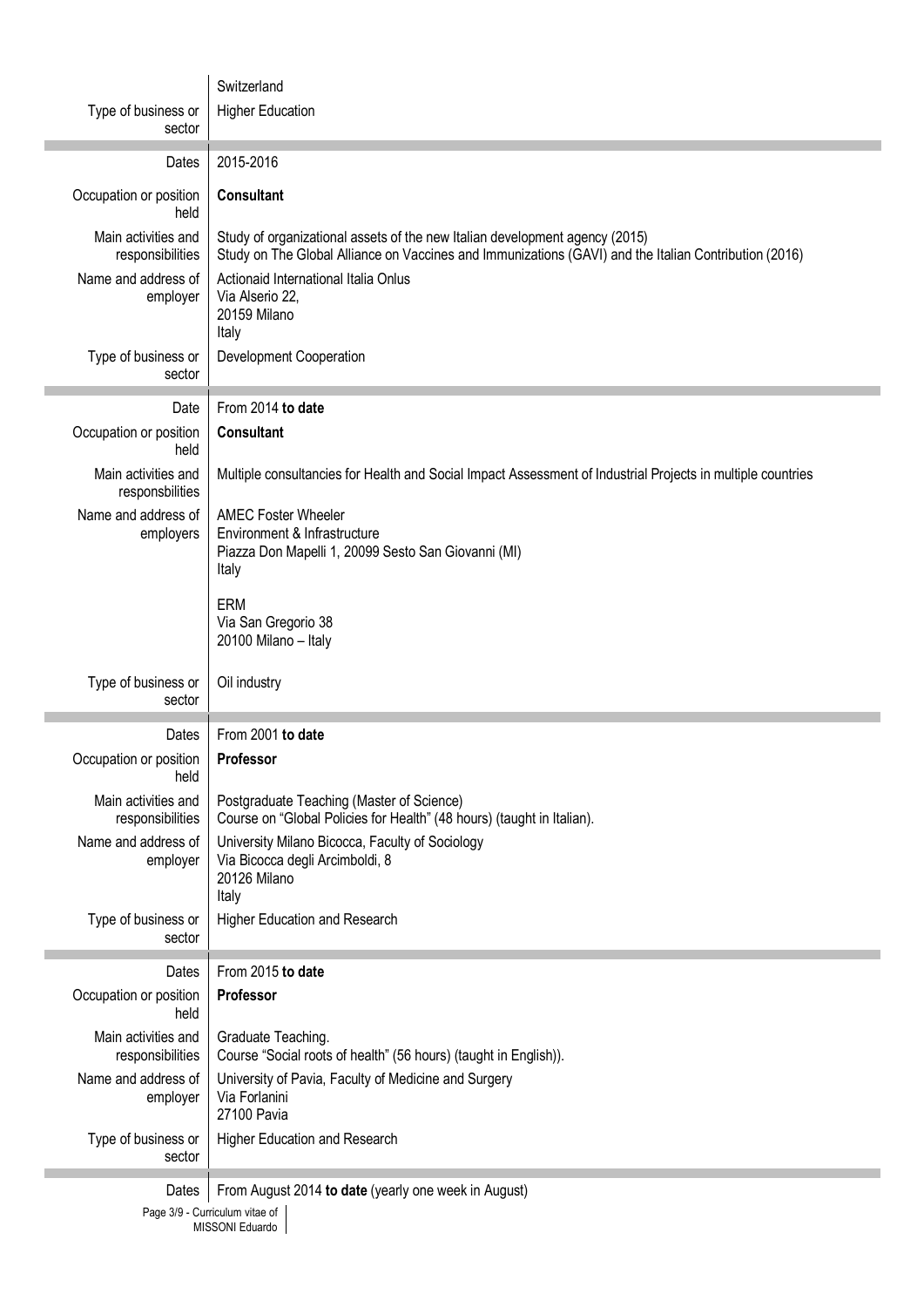| Occupation or position<br>held          | Professor                                                                                                                                                                                                                                                                                                    |
|-----------------------------------------|--------------------------------------------------------------------------------------------------------------------------------------------------------------------------------------------------------------------------------------------------------------------------------------------------------------|
| Main activities and<br>responsibilities | Executive Teaching. Summer Course "Governance and actors in global health" (taught in Spanish) (40 hours)                                                                                                                                                                                                    |
| Name and address of<br>employer         | Instituto Nacional de Salud Pública<br>Cuernavaca (Morelos)<br>México                                                                                                                                                                                                                                        |
| Type of business or<br>sector           | <b>Higher Education</b>                                                                                                                                                                                                                                                                                      |
| Dates                                   | From 2008 to 2010                                                                                                                                                                                                                                                                                            |
| Occupation or position<br>held          | Visiting Professor "Ethics and International Organizations"                                                                                                                                                                                                                                                  |
| Main activities and<br>responsibilities | Coordination of the course "Ethics and International Organisations"                                                                                                                                                                                                                                          |
| Name and address of<br>employer         | Université de Genève<br>International Organisations MBA<br>Chemin de la Voie Creuse 16<br>1202 Genève<br>Switzerland                                                                                                                                                                                         |
| Type of business or<br>sector           | <b>Higher Education</b>                                                                                                                                                                                                                                                                                      |
| Dates                                   | From 2006 to 2011                                                                                                                                                                                                                                                                                            |
| Occupation or position<br>held          | <b>Member of the Board of Trustees</b>                                                                                                                                                                                                                                                                       |
| Main activities and<br>responsibilities | The Board of Trustees has primary decision-making authority, bears responsibility for the long-term success of the<br>Jacobs Foundation, appoints new members by cooption and elects its own Chair in agreement with the Jacobs<br>Family Council.                                                           |
| Name and address of<br>employer         | Jacobs Foundation<br>Seefeldquai 17<br>P.O.Box<br>CH-8034 Zurich                                                                                                                                                                                                                                             |
| Type of business or<br>sector           | The Jacobs Foundation seeks to contribute to Productive Youth Development by bringing together basic research,<br>application and intervention projects and through dialogue and network building                                                                                                            |
| Dates                                   | From August 2008 to date                                                                                                                                                                                                                                                                                     |
| Occupation or position<br>held          | <b>Consultant</b> (yearly short term consultancies)                                                                                                                                                                                                                                                          |
| Main activities and<br>responsibilities | Development Projects and Programmes feasibility, formulation, evaluation (Africa and Latin America).<br>Mainly Health Programmes, including Health Systems Strengthening, Sector Wide Approach, Primary Health Care,<br>Health services and infrastructures, Human Resources policies and Capacity Building. |
| Name and address of<br>employer         | Directorate General for Development Cooperation<br>Ministry of Foreign Affairs<br>piazzale della Farnesina, 1<br>00194 Roma<br>Italy                                                                                                                                                                         |
| Type of business or<br>sector           | Development Co-operation                                                                                                                                                                                                                                                                                     |
| Dates                                   | From October 2010 to February 2011                                                                                                                                                                                                                                                                           |
| Occupation or position<br>held          | <b>Consultant</b>                                                                                                                                                                                                                                                                                            |
| Main activities and<br>responsibilities | Governance review of a member organization of WWF.                                                                                                                                                                                                                                                           |
| Name and address of                     | <b>WWF</b> International                                                                                                                                                                                                                                                                                     |
|                                         | $Dao A/0$ Curriculum vitoo of                                                                                                                                                                                                                                                                                |

Page 4/9 - Curriculum vitae of MISSONI Eduardo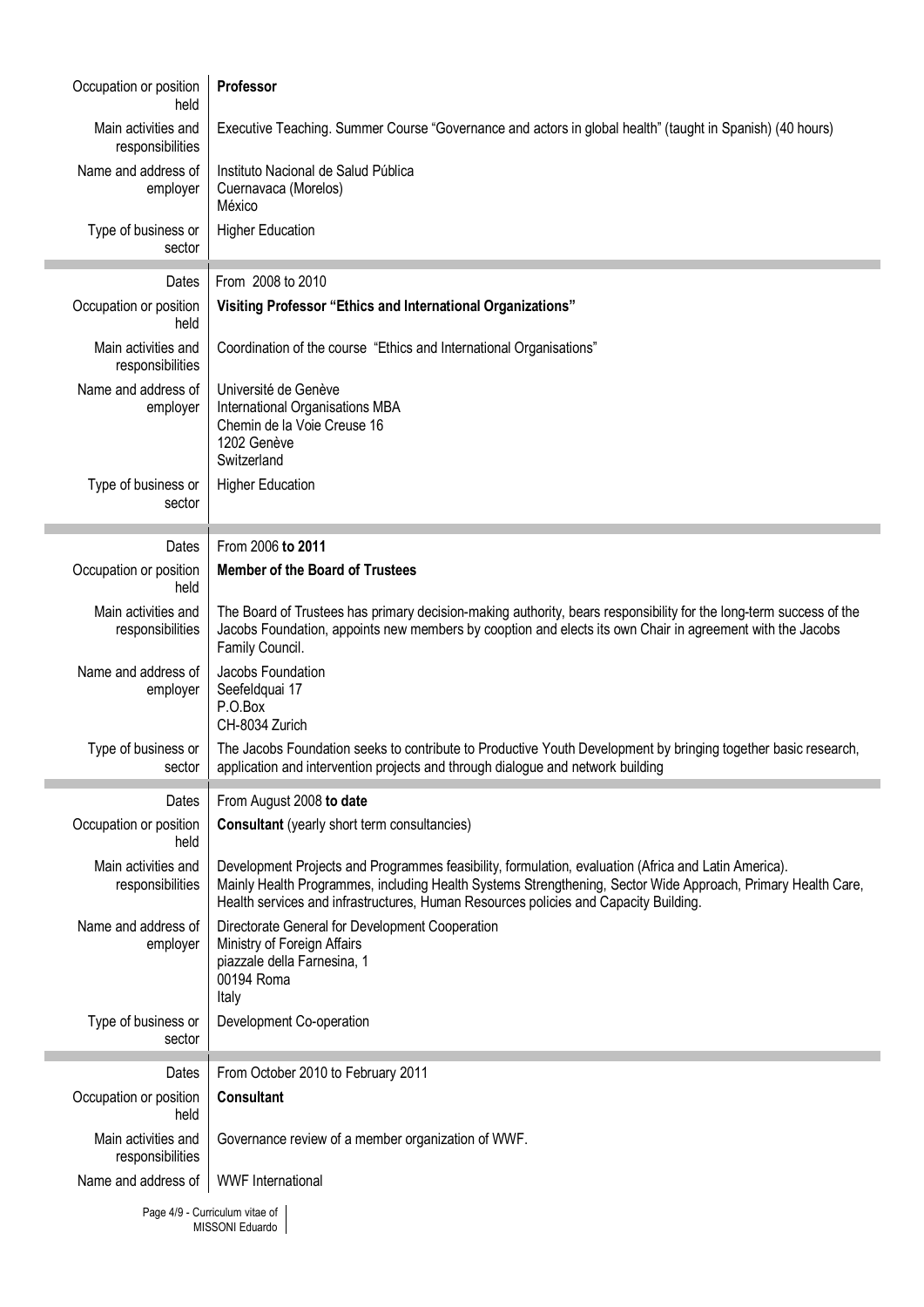| employer                                |                                                                                                                                                                                                                                                                                                                                                                                                                                                                                                                                                                                                                                                                                                                                                                                                                                              |  |  |  |
|-----------------------------------------|----------------------------------------------------------------------------------------------------------------------------------------------------------------------------------------------------------------------------------------------------------------------------------------------------------------------------------------------------------------------------------------------------------------------------------------------------------------------------------------------------------------------------------------------------------------------------------------------------------------------------------------------------------------------------------------------------------------------------------------------------------------------------------------------------------------------------------------------|--|--|--|
| Type of business or                     | <b>Environment; Civil Society</b>                                                                                                                                                                                                                                                                                                                                                                                                                                                                                                                                                                                                                                                                                                                                                                                                            |  |  |  |
| sector                                  |                                                                                                                                                                                                                                                                                                                                                                                                                                                                                                                                                                                                                                                                                                                                                                                                                                              |  |  |  |
| Dates                                   | From April 2004 to November 2007                                                                                                                                                                                                                                                                                                                                                                                                                                                                                                                                                                                                                                                                                                                                                                                                             |  |  |  |
| Occupation or position<br>held          | Secretary General of the World Organization of the Scout Movement (WOSM)                                                                                                                                                                                                                                                                                                                                                                                                                                                                                                                                                                                                                                                                                                                                                                     |  |  |  |
| Main activities and<br>responsibilities | Member of the World Scout Committee (the Board)<br>Chief Executive Officer of WOSM and its Secretariat, known as the World Scout Bureau (WSB).                                                                                                                                                                                                                                                                                                                                                                                                                                                                                                                                                                                                                                                                                               |  |  |  |
|                                         | Executive and Representative functions (at highest level) including among others:<br>overall responsibility on the promotion and implementation of WOSM's core functions (non formal education,<br>youth development, promotion of international understanding, co-operation and Peace)<br>overall responsibility on Human and Financial Resources of the World Bureau and its six Regional Offices, with<br>$\bullet$<br>about 120 employees and a worldwide network of hundreds of volunteers;<br>External Relations of WOSM. During his tenure he made official visits to 45 different countries, with meetings at<br>Head of State and Ministerial level, as well as Chief Executives of UN programmes and agencies, INGOs,<br>Companies, International Foundations and Academia, establishing formal partnership with several of those. |  |  |  |
| Name and address of<br>employer         | World Organization of the Scout Movement - WOSM<br>Rue de Pré Jerome 5<br>CH - 1205 Geneva<br>Switzerland                                                                                                                                                                                                                                                                                                                                                                                                                                                                                                                                                                                                                                                                                                                                    |  |  |  |
| Type of business or<br>sector           | The World Organization of the Scout Movement is an independent, non-profit, international organization, with over<br>40 millions individual members, present in 160 countries. WOSM has the General Consultative Status with the<br>Economic and Social Council of the United nations since 1947 and represents the largest youth non-formal<br>educational movement worldwide.                                                                                                                                                                                                                                                                                                                                                                                                                                                              |  |  |  |
| Dates                                   | From February 1987 to August 2002                                                                                                                                                                                                                                                                                                                                                                                                                                                                                                                                                                                                                                                                                                                                                                                                            |  |  |  |
| Occupation or position<br>held          | <b>Development Co-operation Expert</b>                                                                                                                                                                                                                                                                                                                                                                                                                                                                                                                                                                                                                                                                                                                                                                                                       |  |  |  |
| Main activities and<br>responsibilities | Bilaterally: In charge for Health and social development programmes in Latin America and The Caribbean; the<br>Horn of Africa; Southern African Countries; FYR of Macedonia. From October 2001 until August 2002 in charge for<br>Emergency and Humanitarian Assistance programmes (world wide).                                                                                                                                                                                                                                                                                                                                                                                                                                                                                                                                             |  |  |  |
|                                         | Top level negotiation, identification, programming, general management (including Programme/Project managers<br>selection; supervision an control of budget allocation and management) and evaluation of development<br>programmes. Supervision and co-ordination of 15-20 Programme and Project Managers in Developing Countries +<br>several short term consultants.                                                                                                                                                                                                                                                                                                                                                                                                                                                                       |  |  |  |
|                                         | Multilaterally: Liaison officer with WHO and PAHO.                                                                                                                                                                                                                                                                                                                                                                                                                                                                                                                                                                                                                                                                                                                                                                                           |  |  |  |
|                                         | Represented Italy personally or participating in wider delegations in International Meetings (including WHO<br>Executive Board and World Health Assembly) and Expert Groups (including G8, that he chaired in 2001), with<br>special reference to Health and Development Co-operation Strategies.                                                                                                                                                                                                                                                                                                                                                                                                                                                                                                                                            |  |  |  |
|                                         | Elaboration of health sector guidelines and strategic papers.                                                                                                                                                                                                                                                                                                                                                                                                                                                                                                                                                                                                                                                                                                                                                                                |  |  |  |
| Name and address of<br>employer         | Directorate General for Development Cooperation<br>Ministry of Foreign Affairs<br>piazzale della Farnesina, 1<br>00194 Roma<br>Italia                                                                                                                                                                                                                                                                                                                                                                                                                                                                                                                                                                                                                                                                                                        |  |  |  |
| Type of business or<br>sector           | International Relations - Development Co-operation                                                                                                                                                                                                                                                                                                                                                                                                                                                                                                                                                                                                                                                                                                                                                                                           |  |  |  |
| Dates                                   | 2001                                                                                                                                                                                                                                                                                                                                                                                                                                                                                                                                                                                                                                                                                                                                                                                                                                         |  |  |  |
| Occupation or position<br>held          | <b>Chairman G8 Health Experts Group</b><br>Special Prime Minister Office Assignment during Italian G8 Presidency                                                                                                                                                                                                                                                                                                                                                                                                                                                                                                                                                                                                                                                                                                                             |  |  |  |
| Main activities and<br>responsibilities | Prepare the draft of the health component of the G8 - 2001 political agenda. Co-ordinate the work of the G8 Health<br>experts group                                                                                                                                                                                                                                                                                                                                                                                                                                                                                                                                                                                                                                                                                                          |  |  |  |
|                                         | Page 5/9 - Curriculum vitae of<br>MISSONI Eduardo                                                                                                                                                                                                                                                                                                                                                                                                                                                                                                                                                                                                                                                                                                                                                                                            |  |  |  |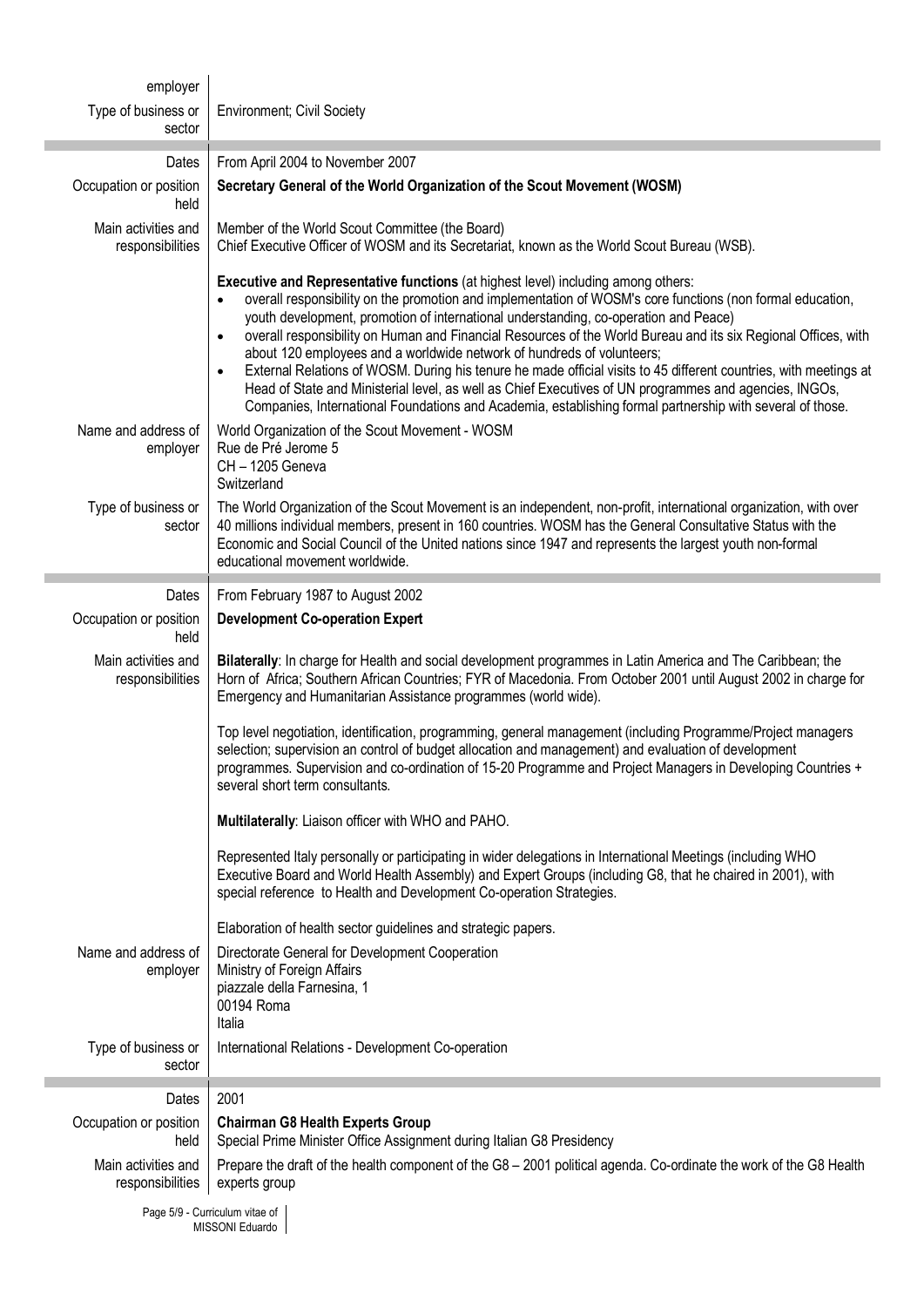| Type of business or<br>sector           | <b>International Relations</b>                                                                                                                                                                                                                                                                                                                                                                                                                                                                                                                    |  |  |  |
|-----------------------------------------|---------------------------------------------------------------------------------------------------------------------------------------------------------------------------------------------------------------------------------------------------------------------------------------------------------------------------------------------------------------------------------------------------------------------------------------------------------------------------------------------------------------------------------------------------|--|--|--|
| Dates                                   | 1999-2000                                                                                                                                                                                                                                                                                                                                                                                                                                                                                                                                         |  |  |  |
| Occupation or position<br>held          | Consultant (pro-bono)                                                                                                                                                                                                                                                                                                                                                                                                                                                                                                                             |  |  |  |
| Main activities and<br>responsibilities | Promoted and collaborated to the establishment of the Rome Municipality's Observatory on childhood, including<br>with the production of specific indicators and the production of an innovative GIS based managerial tool.                                                                                                                                                                                                                                                                                                                        |  |  |  |
| Name and address of<br>employer         | Comune di Roma (Rome Municipality)<br>Assessorato all'Infanzia                                                                                                                                                                                                                                                                                                                                                                                                                                                                                    |  |  |  |
| Type of business or<br>sector           | Child and Youth Policies development                                                                                                                                                                                                                                                                                                                                                                                                                                                                                                              |  |  |  |
| Dates                                   | 1988 - to date                                                                                                                                                                                                                                                                                                                                                                                                                                                                                                                                    |  |  |  |
| Occupation or position<br>held          | <b>Invited Professor</b>                                                                                                                                                                                                                                                                                                                                                                                                                                                                                                                          |  |  |  |
| Main activities and<br>responsibilities | Teaching activities in several Universities, Training Institutes, and educational projects<br>(Please refer to Annex 2)                                                                                                                                                                                                                                                                                                                                                                                                                           |  |  |  |
| Name and address of<br>employer         | Various Universities and Training Institutes                                                                                                                                                                                                                                                                                                                                                                                                                                                                                                      |  |  |  |
| Type of business or<br>sector           | Development studies, International Co-operation, international/global health, Project cycle Management                                                                                                                                                                                                                                                                                                                                                                                                                                            |  |  |  |
| Dates                                   | December 1984 - December 1986                                                                                                                                                                                                                                                                                                                                                                                                                                                                                                                     |  |  |  |
| Occupation or position<br>held          | <b>Assistant Programme Officer</b>                                                                                                                                                                                                                                                                                                                                                                                                                                                                                                                |  |  |  |
| Main activities and<br>responsibilities | Identification, programming, management and evaluation of health projects (mainly Primary Health Care and Mother<br>and Child Health); co-ordination of ORT and breast-feeding related projects; organisation and management of<br>health education and social communication activities; training of health workers; technical assistance to the National<br>Diarrhoeal Disease Control Programme; representing UNICEF in the related National Inter-institutional Group.<br>Supervision of several national consultants and local projects staff |  |  |  |
| Name and address of<br>employer         | <b>Unicef</b> – Mexico<br>Mexico City                                                                                                                                                                                                                                                                                                                                                                                                                                                                                                             |  |  |  |
| Type of business or<br>sector           | International Relations - Development Cooperation                                                                                                                                                                                                                                                                                                                                                                                                                                                                                                 |  |  |  |
| Dates                                   | May 1980 - May 1983                                                                                                                                                                                                                                                                                                                                                                                                                                                                                                                               |  |  |  |
| Occupation or position<br>held          | <b>International Co-operation Volunteer</b>                                                                                                                                                                                                                                                                                                                                                                                                                                                                                                       |  |  |  |
| Main activities and<br>responsibilities | Medical doctor.<br>Medical care; management of the Health Centre-rural hospital and correspondent health district; training of health<br>workers (nurses, health technicians and village health workers); health education; preventive medicine. Supervision<br>of several nurses and other health workers, including village health workers                                                                                                                                                                                                      |  |  |  |
| Name and address of<br>employer         | Ministry of Health of Nicaragua<br>Italian development NGO M.L.A.L. (Movimento Laici per l'America Latina)<br>(contract registered by the Italian Ministry of Foreign Affairs)                                                                                                                                                                                                                                                                                                                                                                    |  |  |  |
| Type of business or<br>sector           | Health Care - Development Cooperation                                                                                                                                                                                                                                                                                                                                                                                                                                                                                                             |  |  |  |
| Dates                                   | January - March 1980                                                                                                                                                                                                                                                                                                                                                                                                                                                                                                                              |  |  |  |
| Occupation or position<br>held          | <b>Medical Assistant</b>                                                                                                                                                                                                                                                                                                                                                                                                                                                                                                                          |  |  |  |
| Main activities and<br>responsibilities | Clinical activity in Gynaecology and Obstetrics (Ward and Operation Theatre)                                                                                                                                                                                                                                                                                                                                                                                                                                                                      |  |  |  |
| Name and address of<br>employer         | Ospedale "A. Bellini" - Somma Lombarda (VA)<br>Divisione di Ginecologia ed Ostetricia                                                                                                                                                                                                                                                                                                                                                                                                                                                             |  |  |  |
|                                         | $D_{0.000}$ $6/0$ Curriculum vitoo of                                                                                                                                                                                                                                                                                                                                                                                                                                                                                                             |  |  |  |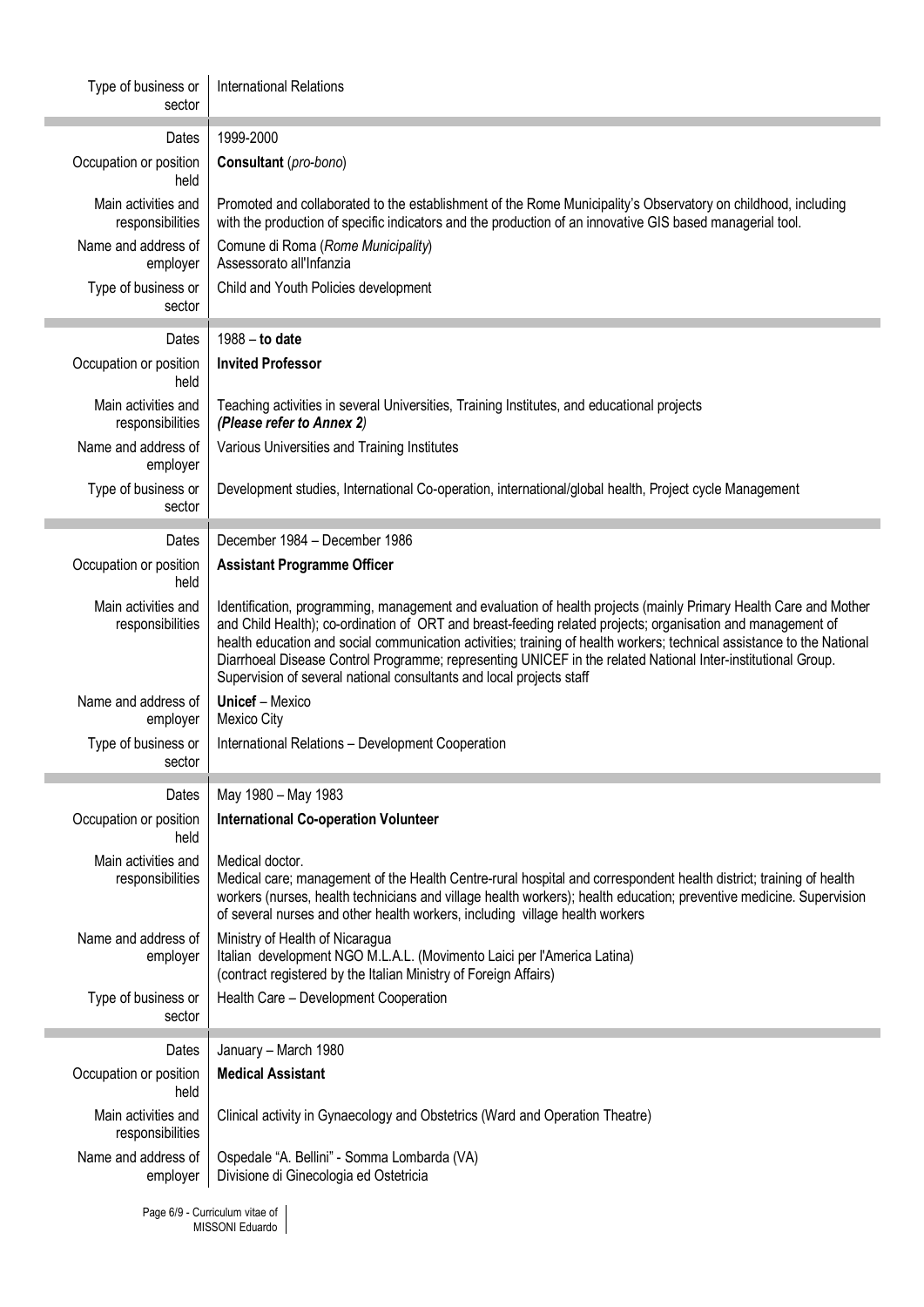| Type of business or<br>sector                                        | <b>Health Care</b>                                                            |                                                                               |                |                                                                                                                      |                    |                     |                   |                     |                |                     |
|----------------------------------------------------------------------|-------------------------------------------------------------------------------|-------------------------------------------------------------------------------|----------------|----------------------------------------------------------------------------------------------------------------------|--------------------|---------------------|-------------------|---------------------|----------------|---------------------|
| <b>Education and</b><br>training                                     |                                                                               |                                                                               |                |                                                                                                                      |                    |                     |                   |                     |                |                     |
| Dates                                                                | September 1983 - August 1984                                                  |                                                                               |                |                                                                                                                      |                    |                     |                   |                     |                |                     |
| Title of qualification<br>awarded                                    | <b>Master of Science in Tropical Medicine</b>                                 |                                                                               |                |                                                                                                                      |                    |                     |                   |                     |                |                     |
| Principal<br>subjects/occupational<br>skills covered                 | Communicable diseases, human nutrition, public health in developing countries |                                                                               |                |                                                                                                                      |                    |                     |                   |                     |                |                     |
| Name and type of<br>organisation providing<br>education and training | London School of Hygiene and Tropical Medicine<br>London - UK                 |                                                                               |                |                                                                                                                      |                    |                     |                   |                     |                |                     |
| Dates                                                                |                                                                               | November 1979 - October 1981                                                  |                |                                                                                                                      |                    |                     |                   |                     |                |                     |
| Title of qualification<br>awarded                                    | <b>Specialty in Tropical Medicine</b>                                         |                                                                               |                |                                                                                                                      |                    |                     |                   |                     |                |                     |
| Principal<br>subjects/occupational<br>skills covered                 |                                                                               | Communicable diseases, human nutrition, public health in developing countries |                |                                                                                                                      |                    |                     |                   |                     |                |                     |
| Name and type of<br>organisation providing<br>education and training | University of Rome "La Sapienza"<br>Rome - Italy                              |                                                                               |                |                                                                                                                      |                    |                     |                   |                     |                |                     |
| Dates                                                                |                                                                               | November 1973 - July 1979                                                     |                |                                                                                                                      |                    |                     |                   |                     |                |                     |
| Title of qualification<br>awarded                                    | Doctor in Medicine and Surgery cum laude                                      |                                                                               |                |                                                                                                                      |                    |                     |                   |                     |                |                     |
| Principal<br>subjects/occupational<br>skills covered                 | Medicine and Surgery                                                          |                                                                               |                |                                                                                                                      |                    |                     |                   |                     |                |                     |
| Name and type of<br>organisation providing<br>education and training | University of Rome "La Sapienza"<br>Rome - Italy                              |                                                                               |                |                                                                                                                      |                    |                     |                   |                     |                |                     |
| Personal skills and<br>competences                                   |                                                                               |                                                                               |                |                                                                                                                      |                    |                     |                   |                     |                |                     |
| Mother tongue(s)                                                     | Italian                                                                       |                                                                               |                |                                                                                                                      |                    |                     |                   |                     |                |                     |
| Other language(s)                                                    |                                                                               |                                                                               |                |                                                                                                                      |                    |                     |                   |                     |                |                     |
| Self-assessment                                                      | English, Spanish, German, French, Portuguese<br>Understanding                 |                                                                               |                | Speaking                                                                                                             |                    |                     |                   | Writing             |                |                     |
| European level (*)                                                   | Listening                                                                     |                                                                               | Reading        |                                                                                                                      | Spoken interaction |                     | Spoken production |                     |                |                     |
| <b>English</b>                                                       | C <sub>2</sub>                                                                | Proficient user                                                               | C <sub>2</sub> | <b>Proficient User</b>                                                                                               | C <sub>2</sub>     | Proficient<br>User  | C <sub>2</sub>    | Proficient user     | C <sub>2</sub> | Proficient user     |
| Spanish                                                              | C <sub>2</sub>                                                                | Proficient user                                                               | C <sub>2</sub> | <b>Proficient User</b>                                                                                               | C <sub>2</sub>     | Proficient<br>User  | C <sub>2</sub>    | Proficient user     | C <sub>2</sub> | Proficient user     |
| German                                                               | C <sub>2</sub>                                                                | Proficient user                                                               | C <sub>2</sub> | <b>Proficient User</b>                                                                                               | C <sub>1</sub>     | Proficient<br>User  | C <sub>1</sub>    | Proficient user     |                | B2 Independent user |
| French                                                               | C <sub>1</sub>                                                                | Proficient user                                                               | C <sub>1</sub> | Proficient user                                                                                                      | B <sub>2</sub>     | Independent<br>user | B <sub>2</sub>    | Independent user A2 |                | Basic user          |
| Portuguese                                                           | B <sub>1</sub>                                                                | Independent User                                                              | <b>B2</b>      | Independent user<br>(*) Common European Framework of Reference for Languages                                         | A2                 | Basic user          | A2                | Basic user          | A1             | Basic user          |
| Social skills and                                                    |                                                                               |                                                                               |                | Strongly values-led, inspirational, natural leader. Excellent communicator, naturally prone to network and establish |                    |                     |                   |                     |                |                     |
| competences                                                          |                                                                               |                                                                               |                | new working and human relationships. Likes to build, and work with teams, involving, motivating and empowering       |                    |                     |                   |                     |                |                     |

Page 7/9 - Curriculum vitae of MISSONI Eduardo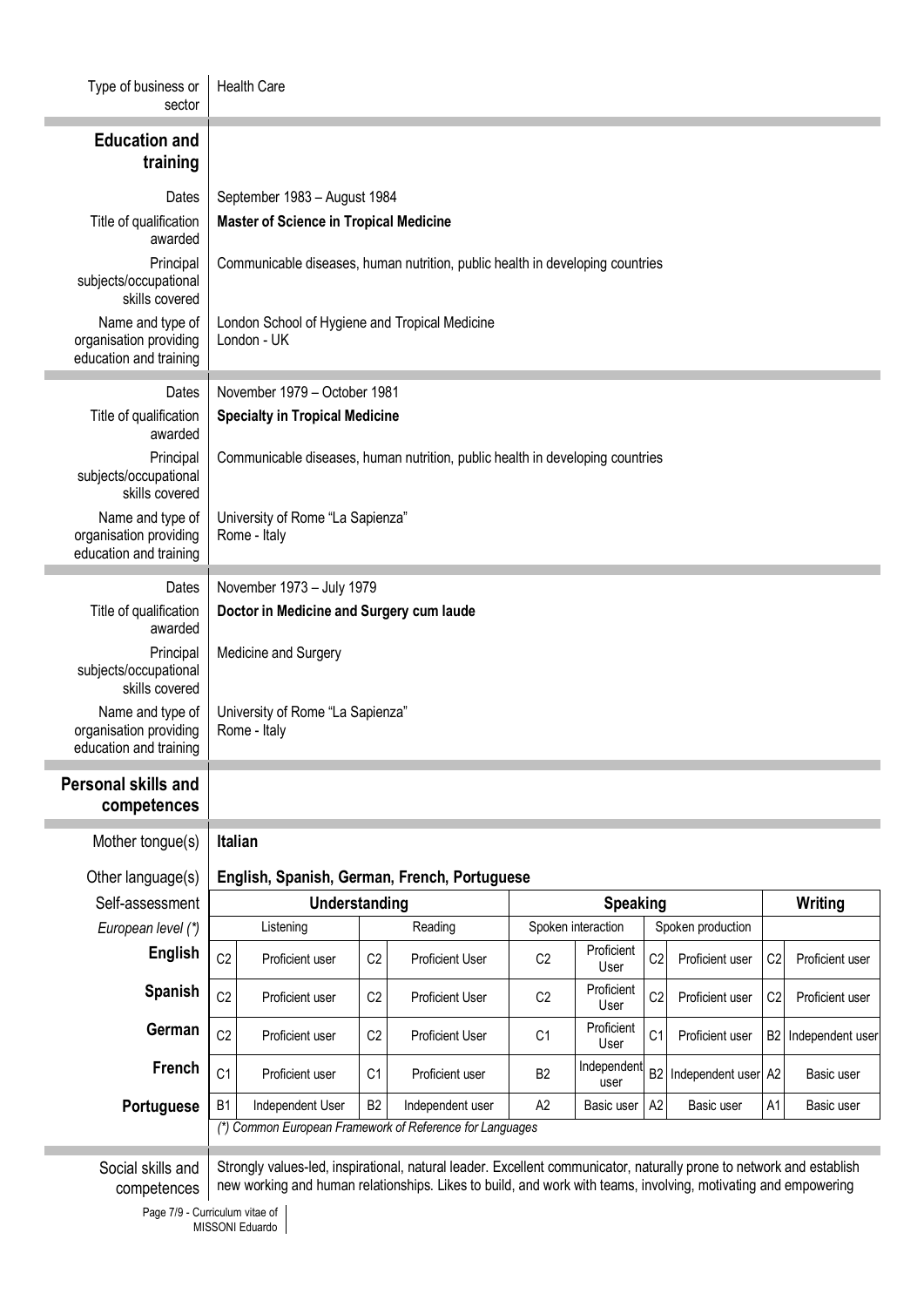|                                          | his collaborators. Easily adapts to multicultural, intergenerational and diverse social and economical environments.                                                                                                                                                                                                                                                                                                                                                                                                                                                                                                                                                                                                                                                                                                                                                                                                                                                                                                                                                                                                                                                                                                                                                                                                                                                                                                                                                                                                                                                                                                                                                                                                                                                                                                                                                                                                                                                                                                                                                                                                                                                                                                                                                                                                                                                                                                                                                                                                                                                                                                                                                                                                                                                                                                                                                                                                                                                                                                                                                                                                                                                                                                                                                                                                                                                                                                                                                                                                                                                                                                                                                                               |  |  |  |  |
|------------------------------------------|----------------------------------------------------------------------------------------------------------------------------------------------------------------------------------------------------------------------------------------------------------------------------------------------------------------------------------------------------------------------------------------------------------------------------------------------------------------------------------------------------------------------------------------------------------------------------------------------------------------------------------------------------------------------------------------------------------------------------------------------------------------------------------------------------------------------------------------------------------------------------------------------------------------------------------------------------------------------------------------------------------------------------------------------------------------------------------------------------------------------------------------------------------------------------------------------------------------------------------------------------------------------------------------------------------------------------------------------------------------------------------------------------------------------------------------------------------------------------------------------------------------------------------------------------------------------------------------------------------------------------------------------------------------------------------------------------------------------------------------------------------------------------------------------------------------------------------------------------------------------------------------------------------------------------------------------------------------------------------------------------------------------------------------------------------------------------------------------------------------------------------------------------------------------------------------------------------------------------------------------------------------------------------------------------------------------------------------------------------------------------------------------------------------------------------------------------------------------------------------------------------------------------------------------------------------------------------------------------------------------------------------------------------------------------------------------------------------------------------------------------------------------------------------------------------------------------------------------------------------------------------------------------------------------------------------------------------------------------------------------------------------------------------------------------------------------------------------------------------------------------------------------------------------------------------------------------------------------------------------------------------------------------------------------------------------------------------------------------------------------------------------------------------------------------------------------------------------------------------------------------------------------------------------------------------------------------------------------------------------------------------------------------------------------------------------------------|--|--|--|--|
| Organisational skills<br>and competences | Is an experienced manager, proficient in managing complex organisations, programmes and projects.<br>Wide experience in networking and communicating with media.<br>With long and passionate experience and engagement in civic affairs, he developed good competence in<br>establishing new organisations and working groups, and actively contributes to their growth and development. Is<br>forward looking and enjoys innovation.                                                                                                                                                                                                                                                                                                                                                                                                                                                                                                                                                                                                                                                                                                                                                                                                                                                                                                                                                                                                                                                                                                                                                                                                                                                                                                                                                                                                                                                                                                                                                                                                                                                                                                                                                                                                                                                                                                                                                                                                                                                                                                                                                                                                                                                                                                                                                                                                                                                                                                                                                                                                                                                                                                                                                                                                                                                                                                                                                                                                                                                                                                                                                                                                                                                              |  |  |  |  |
| Computer skills and<br>competences       | Good knowledge of most popular office-software applications (in multiple platforms: Windows, Macintosh, Open<br>Source), easiness to get familiar with new packages and tools. Regular user of social-networks. Independent<br>developer of web-sites of complexity.                                                                                                                                                                                                                                                                                                                                                                                                                                                                                                                                                                                                                                                                                                                                                                                                                                                                                                                                                                                                                                                                                                                                                                                                                                                                                                                                                                                                                                                                                                                                                                                                                                                                                                                                                                                                                                                                                                                                                                                                                                                                                                                                                                                                                                                                                                                                                                                                                                                                                                                                                                                                                                                                                                                                                                                                                                                                                                                                                                                                                                                                                                                                                                                                                                                                                                                                                                                                                               |  |  |  |  |
| Artistic skills and<br>competences       | Enjoys both creative and technical writing.<br>Since 1967 amateur photographer (including photographic services and audiovisual production)                                                                                                                                                                                                                                                                                                                                                                                                                                                                                                                                                                                                                                                                                                                                                                                                                                                                                                                                                                                                                                                                                                                                                                                                                                                                                                                                                                                                                                                                                                                                                                                                                                                                                                                                                                                                                                                                                                                                                                                                                                                                                                                                                                                                                                                                                                                                                                                                                                                                                                                                                                                                                                                                                                                                                                                                                                                                                                                                                                                                                                                                                                                                                                                                                                                                                                                                                                                                                                                                                                                                                        |  |  |  |  |
| Other skills and<br>competences          | Sports - Agonistic light athletics from 1969 al 1979 (University of Rome club, CUS Roma) - Non agonistic swimming,<br>tennis, skiing, running, cycling.                                                                                                                                                                                                                                                                                                                                                                                                                                                                                                                                                                                                                                                                                                                                                                                                                                                                                                                                                                                                                                                                                                                                                                                                                                                                                                                                                                                                                                                                                                                                                                                                                                                                                                                                                                                                                                                                                                                                                                                                                                                                                                                                                                                                                                                                                                                                                                                                                                                                                                                                                                                                                                                                                                                                                                                                                                                                                                                                                                                                                                                                                                                                                                                                                                                                                                                                                                                                                                                                                                                                            |  |  |  |  |
| <b>Additional</b><br>information         | Partnership in companies<br>Co-founder and President, Indaba.Coop, a 2015 founded Geneva-based cooperative of consultants offering<br>services to organizations, institutions and enterprises in four main areas: Organizational development, Sustainable<br>social development, Health, Education & knowledge management, Publishing and ITC development.<br>Membership in the editorial board of Italian and International journals<br>• Member of the Editorial Board of the Annals of the Global Health Equity Foundation (since 2013)<br>Member of the Editorial Board of the Italian Journal of Tropical Medicine (since 1998)<br>Member of the Editorial Committee of "Enfoques en atención primaria" (Focus on Primary Health Care),<br>Santiago (Cile) (ISSN/0716-2774) (1990-1992)<br>Coordinator of the section "La Cooperazione Sanitaria Italiana" (Italian Health Cooperation) of the Italian<br>$\bullet$<br>edition of the World Health Forum (WHO) (1987-1988)<br><b>Professional and Scientific affiliations</b><br>Ordine dei Medici di Roma e Provincia (Rome and Province General Medical Council) since 1980.<br>$\bullet$<br>Member of the Royal Society of Tropical Medicine and Hygiene, London, U.K.; since 1984.<br>$\bullet$<br>Member of the Italian Society of Tropical Medicine since the Constitution (1983). Vice-president from<br>$\bullet$<br>1991 to 1994, and from 2013 to date. Member of the Board from 1991 to 1998 and since 2009 to date<br>Founding member of the Nicaraguan National Leishmaniasis Study Group (1983).<br>Member of the Italian Evaluation Association since its Constitution (1997)<br>$\bullet$<br>Member of the Committee of Honours of the Ivo de Carneri Foundation for the promotion of parasitic<br>$\bullet$<br>diseases control plans in DCs<br>Founding Member (and President until 2004) of the Italian Global Health Watch<br>$\bullet$<br>Member of the Scientific Committee of CERGAS (Center for Research of Health and Social Care<br>$\bullet$<br>Management) Bocconi University; (2005 - 2008)<br>Member of the Scientific Committee of the Master SiSMeNC - Sistemi sanitari, Medicine Tradizionali e<br>$\bullet$<br>Non Convenzionali (Health Systems and Non Conventional Medicine) Bicocca University (since 2010)<br>Member of the Scientific Committee of the International Society of Doctors for the Environment (ISDE)<br>٠<br>(since 2015) and ISDE's delegate to the World Health Assembly<br>Member of the Board of Trustees, vice-president and scientific coordinator of Global Health Equity<br>٠<br>Foundation, Geneva, Switzerland (since 2012)<br><b>Main activities in Civil affairs</b><br>Elected member of the Comitato degli Italiani all'Estero (COMITES) (Committee of Italians abroad)<br>Genéve. Official representation of the Italian Community.<br>Co-founder of Indaba-network, (www.indaba-network.net/), an initiative aiming at contributing to the<br>development of values-based non-formal education for the XXI century, and especially youth movements,<br>in order to meet the needs and aspirations of young people and offer them motivation and tools to act as<br>real agents of change for a world based on social justice and Peace (initiative was concluded in 2015)<br>Leader/Educator at A.G.E.S.C.I. (Associazione Guide e Scout Cattolici Italiani - Italian Catholic Girl<br>Guides and Scouts Association ) from 1973 to 1979 (member since 1964).<br>Founding member of the Association/Community II Tetto (Rome), a local grass root organisation active in<br>$\bullet$<br>the field of assistance to and social integration of children and adolescents. |  |  |  |  |